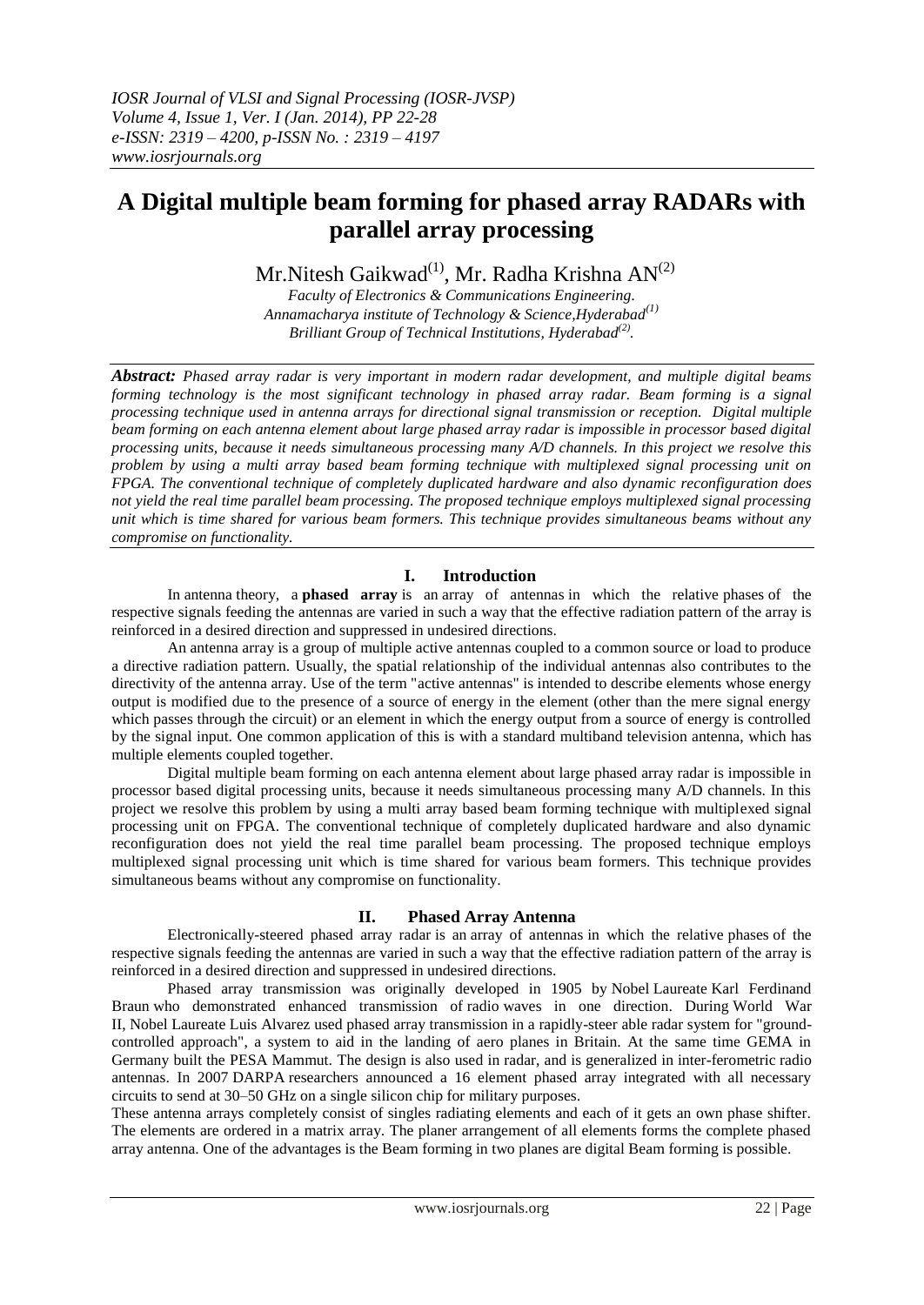

**Fig 2.1: Electronic phased array beam formation**

## **III. Hardware Specifications**

#### **1 RF Translator**

Radio frequency (RF) is a rate of oscillation in the range of about 3 [kHz](http://en.wikipedia.org/wiki/KHz) to 300 [GHz,](http://en.wikipedia.org/wiki/Gigahertz) which corresponds to the [frequency](http://en.wikipedia.org/wiki/Frequency) of [radio waves,](http://en.wikipedia.org/wiki/Radio_waves) and the [alternating currents](http://en.wikipedia.org/wiki/Alternating_current) which carry radio signals. RF usually refers to electrical rather than mechanical oscillations, although mechanical RF systems do exist.

In order to receive radio signals an [antenna](http://en.wikipedia.org/wiki/Antenna_(radio)) must be used. However, since the antenna will pick up thousands of radio signals at a time, a [radio tuner](http://en.wikipedia.org/wiki/Radio_tuner) is necessary to tune in to a particular frequency (or frequency range).This is typically done via a resonator – in its simplest form, a circuit with a [capacitor](http://en.wikipedia.org/wiki/Capacitor) and an [inductor](http://en.wikipedia.org/wiki/Inductor) forming a [tuned circuit.](http://en.wikipedia.org/wiki/LC_circuit)



#### **Fig 3.1 Digital Beam Forming**

The circuit amplifies oscillations within a particular [frequency band,](http://en.wikipedia.org/wiki/Frequency_band) while reducing oscillations at other frequencies outside the band.

## **III. Digital Down-Counter**

The principle of Digital Down-Counter which is taking the input from RF Translator that is given to the input of Fast ADC .The output of Fast ADC block which is given to the DDC block. The DDC (Digital Down-Counter) consists of NCO (Numerically Controlled Oscillator), Multiplier, low pass filter and Decimator.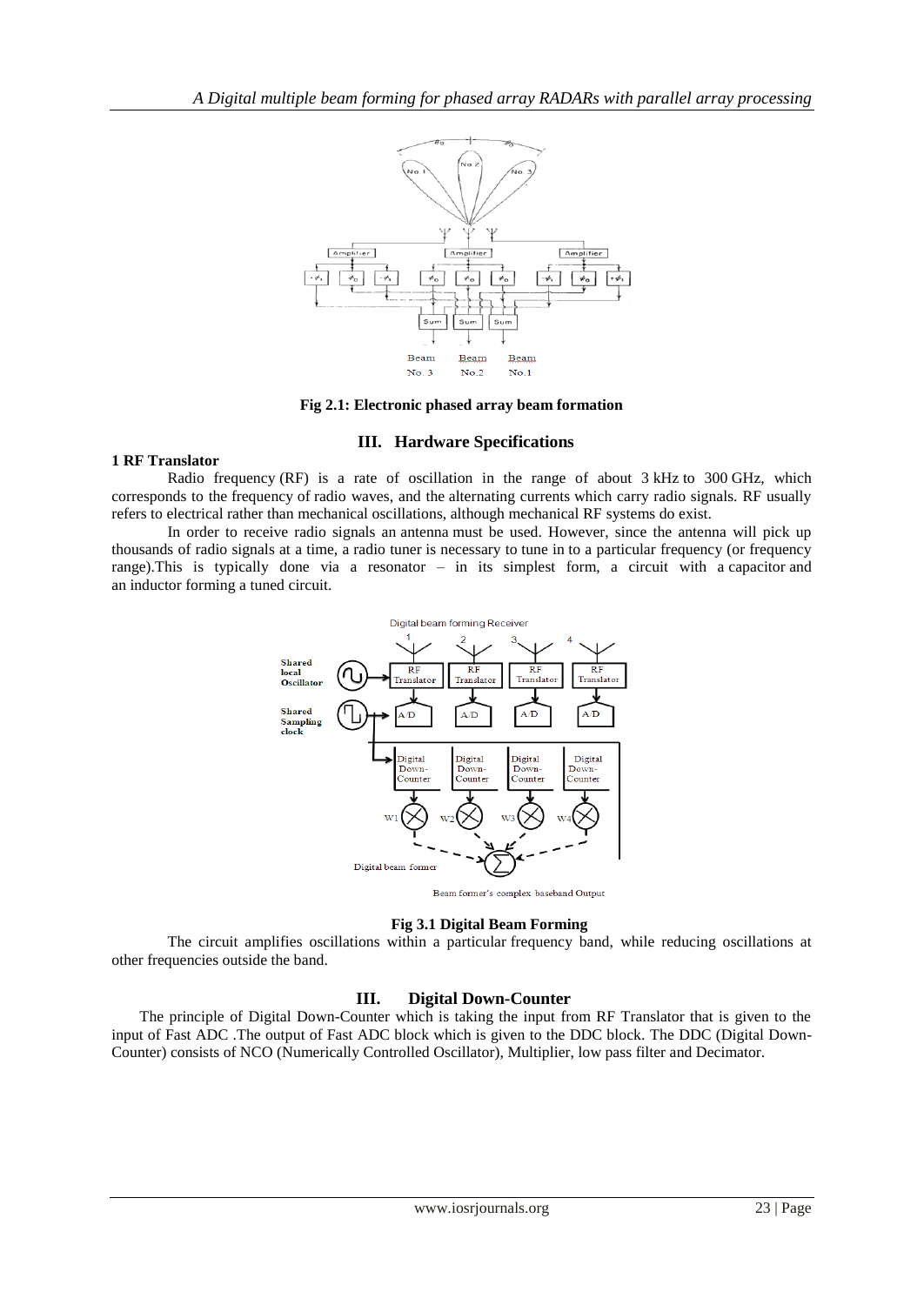

Fig.2.2 Digital down Counter

#### **Fig.3.3. NCO (Oscillator)**

#### **IV. Oscillator (NCO)**

The NCO main purpose is to generation the carrier signals (cosine).The main advantage is ROM based techniques will be used for area optimization.



#### **Fig.3.4 phase accumulator**

The output of phase accumulator when the phase increment value is 0000001000000000. It can be observed that the resulting phase value after each clock pulse is four added to the previous phase value. In the following figure initial phase is 0 and further with clock pulses resulting in 4, 8, 12, and 16 ...The output of phase accumulator is added with multiplier output. That output is given to NCO block.

All the blocks are connected with common clock and reset signals. The delta phase value decides the phase increment for each clock pulse. Hence decides the resulting signal frequency. The Frequency modulating instantaneous value is added to the delta phase value which causes instantaneous change in frequency. Due to the digital nature of the modulator only at each clock tick the modulating signal value shall affect the resulting frequency. If the modulating signal is analog then an Analog Digital converter must be used to digitize the modulating signal which can be used in NCO.

#### **4 Low Pass Filter**

A low-pass filter is an [electronic filter](http://en.wikipedia.org/wiki/Filter_(signal_processing)) that passes low[-frequency](http://en.wikipedia.org/wiki/Frequency) [signals](http://en.wikipedia.org/wiki/Signal_(electrical_engineering)) but [attenuates](http://en.wikipedia.org/wiki/Attenuate) (reduces the [amplitude](http://en.wikipedia.org/wiki/Amplitude) of) signals with frequencies higher than the [cutoff frequency.](http://en.wikipedia.org/wiki/Cutoff_frequency) The actual amount of attenuation for each frequency varies from filter to filter. It is sometimes called a high-cut filter, or treble cut filter when used in audio applications. A low-pass filter is the opposite of a [high-pass filter.](http://en.wikipedia.org/wiki/High-pass_filter) A [band-pass filter](http://en.wikipedia.org/wiki/Band-pass_filter) is a combination of a low-pass and a high-pass.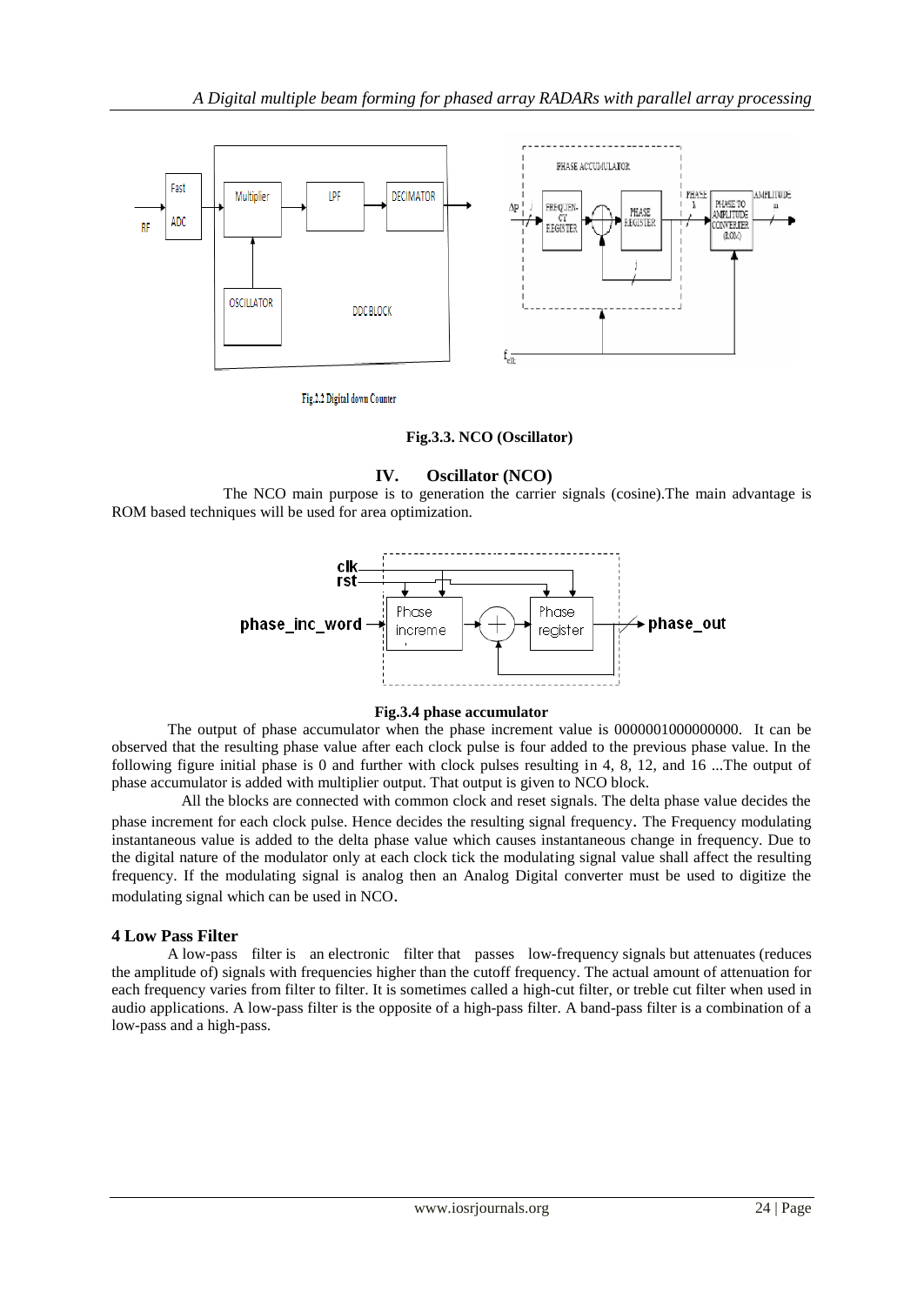

**Fig 3.5: Low Pass Filter**

#### **V. Decimator (Filtering & Decimation)**

There are two main classes of DDC – wideband and narrowband, differentiated by their decimation ratios. As a rough guide, if the decimation ratio is less than 32 consider the DDC wideband; if 32 or more, the DDC is narrowband.The filtering we will perform is different for narrowband or wideband, so is tackled separately. However, the decimators can be treated identically for wideband or narrowband systems.

#### **VI. Designing the Filters**

There can be several tools by which the filter coefficients can be finalized for implementing the required FIR filters. In this project the MATLAB's filter design analysis tool (FDA) will be used for designing.

An FIR filter is one whose impulse response is of finite duration. In this filter, the current output  $(y_n)$  is calculated solely from the current and previous input values  $(x_n, x_{n-1}, x_{n-2}...)$ . This type of filter is also said to be non-recursive.

The difference equation, which defines how the input signal is related to the output signal

$$
y(n) = b_0 x(n) + b_1 x(n-1) + \dots + b_p x(n-P)
$$

Where P is the filter order, x (n) is the input signal, y (n) is the output signal and b<sub>i</sub> are the filter coefficients. The previous equation can also be expressed as



**Fig 3.6 Finite Impulse Response Digital Filters**

The transfer function allows us to judge whether or not a system is BIBO stable. To be specific the BIBO stability criterion requires all poles of the transfer function to have an absolute value smaller than one. In other words all poles must be located within a unit circle in the *z*-plane.

#### **VII. Multiplier & adder**

Here, The output generated by DDC which is multiplied with the generated weights. This output is given to next module as adder which will add all the 16 signals to generate a beam.

| 222                                        |                  |                                             |  |  |  |  |  |
|--------------------------------------------|------------------|---------------------------------------------|--|--|--|--|--|
| <b>Table 1 Beam forming specifications</b> |                  |                                             |  |  |  |  |  |
| <b>Parameter</b>                           | Value            | Comments                                    |  |  |  |  |  |
| Input signal type                          | Band pass signal | Coming from typical superhytrodyne receiver |  |  |  |  |  |
| Input signal frequency range               | 1.5-3.5 MHz      | 2 MHz BW and 2.5 Mhz IF frequency value     |  |  |  |  |  |
| Sampling rate                              | 10 MHz           |                                             |  |  |  |  |  |
| DDC filter size                            | 16 taps          |                                             |  |  |  |  |  |
| DDC decimation                             |                  | DDC output sampling rate 2.5 Msps           |  |  |  |  |  |
| NCO values: COS                            | 10-10            | As fo= $fs/4$                               |  |  |  |  |  |
| $NCO$ value : $-SIN$                       | $0 - 101$        | As fo=fs/4                                  |  |  |  |  |  |
| Number of array elements                   | 16               | Linear array as shown in below figure.      |  |  |  |  |  |
| Element spacing                            | 3 meters         | d as shown in below figure                  |  |  |  |  |  |

| VIII. | <b>Specifications</b>             |  |
|-------|-----------------------------------|--|
|       | able 1 Beam forming specification |  |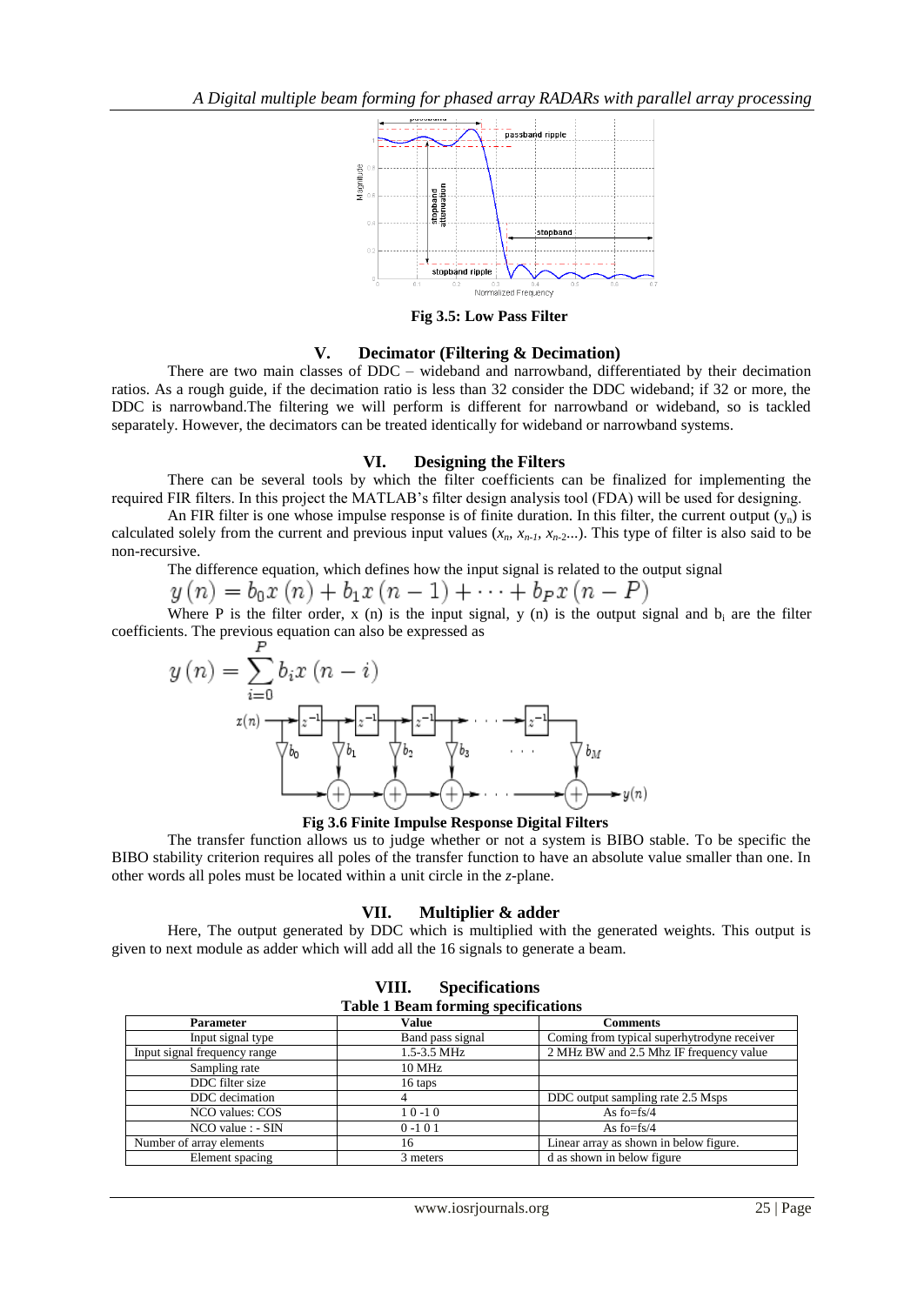| $\frac{1}{2}$ and $\frac{1}{2}$ and $\frac{1}{2}$ and $\frac{1}{2}$ and $\frac{1}{2}$ and $\frac{1}{2}$ are $\frac{1}{2}$<br><b>DDS</b> Value |        |  |  |  |
|-----------------------------------------------------------------------------------------------------------------------------------------------|--------|--|--|--|
|                                                                                                                                               | Angle  |  |  |  |
|                                                                                                                                               | 11.25  |  |  |  |
|                                                                                                                                               | 28.125 |  |  |  |
| 80                                                                                                                                            | 112.5  |  |  |  |
| $\cap$                                                                                                                                        | 80     |  |  |  |

## **IV. Spatran 6e**

The Spartan®-6 families provides leading system integration capabilities with the lowest total cost for high-volume applications. The thirteen-member family delivers expanded densities ranging from 3,840 to 147,443 logic cells, with half the power consumption of previous Spartan families, and faster, more comprehensive connectivity. Built on a mature 45 nm low-power copper process technology that delivers the optimal balance of cost, power, and performance, the Spartan-6 family offers a new, more efficient, dualregister 6-input lookup table (LUT) logic and a rich selection of built-in system-level blocks. These include 18 K b ( 2 x 9 Kb) block RAMs, second generation DSP48A1 slices, SDRAM memory controllers, enhanced mixed-mode clock management blocks, SelectIO™ technology, power- optimized high-speed serial transceiver blocks, PCI Express® compatible Endpoint blocks, advanced system-level power management modes, auto-detect configuration options, and enhanced IP security with AES and Device DNA protection. These features provide a low- cost programmable alternative to custom ASIC products with unprecedented ease of use. Spartan-6 FPGAs offer the best solution for high-volume logic designs, consumer-oriented DSP designs, and cost-sensitive embedded applications. Spartan-6 FPGAs are the programmable silicon foundation for Targeted Design Platforms that deliver integrated software and hardware components that enable designers to focus on innovation as soon as their development cycle begins.

The design is functionally verified by simulating the code in ModelSim from Mentor Graphics. The FPGA synthesis is done using Xilinx ISE tool. The synthesis results of ISE are analyzed for timing and area. The hardware output i.e. SPARTAN 6E FPGA output shows on Chip scope pro analyzer.

## **V. Results**

 The simulation and chip scope waveforms of beam forming which will show the maximum gain in desired direction and minimum gain in the unwanted direction.

| 1. | <b>Device utilization summary</b>       |                          |
|----|-----------------------------------------|--------------------------|
|    | <b>Selected Device</b>                  | 6slx16csg324-3           |
|    | <b>Slice Logic Utilization</b>          |                          |
|    | Number of Slice Registers               | 2840 out of 18224<br>15% |
|    | Number of Slice LUTs                    | 8139 out of 9112<br>89%  |
|    | Number used as Logic                    | 7450 out of 9112<br>81%  |
|    | Number used as Memory                   | 689 out of 2176<br>31%   |
|    | Number used as RAM                      | 180                      |
|    | Number used as SRL                      | 509                      |
|    | Number of unique control sets           | 183                      |
|    | <b>IO</b> Utilization                   |                          |
|    | Number of IOs                           | 58                       |
|    | Number of bonded IOBs                   | 58 out of 232 25%        |
|    | <b>IOB</b> Flip Flops/Latches           | 28                       |
|    | <b>Specific Feature Utilization:</b>    |                          |
|    | Number of Block RAM/FIFO                | 28 out of $32$<br>87%    |
|    | Number using Block RAM only             | 28                       |
|    | Number of BUFG/BUFGCTRLs                | 16<br>50%<br>8 out of    |
|    | Number of DSP48A1s                      | 32<br>37%<br>12 out of   |
|    | Total REAL time to execution completion | $45.00$ secs             |
|    | Total CPU time to execution completion  | 44.47 secs               |
|    | Total memory usage is 191484 kilobytes  |                          |
|    | Number of errors                        | $0(0)$ filtered)         |
|    | Number of warnings                      | 526 ( 0 filtered)        |
|    | Number of infos                         | 37 ( 0 filtered)         |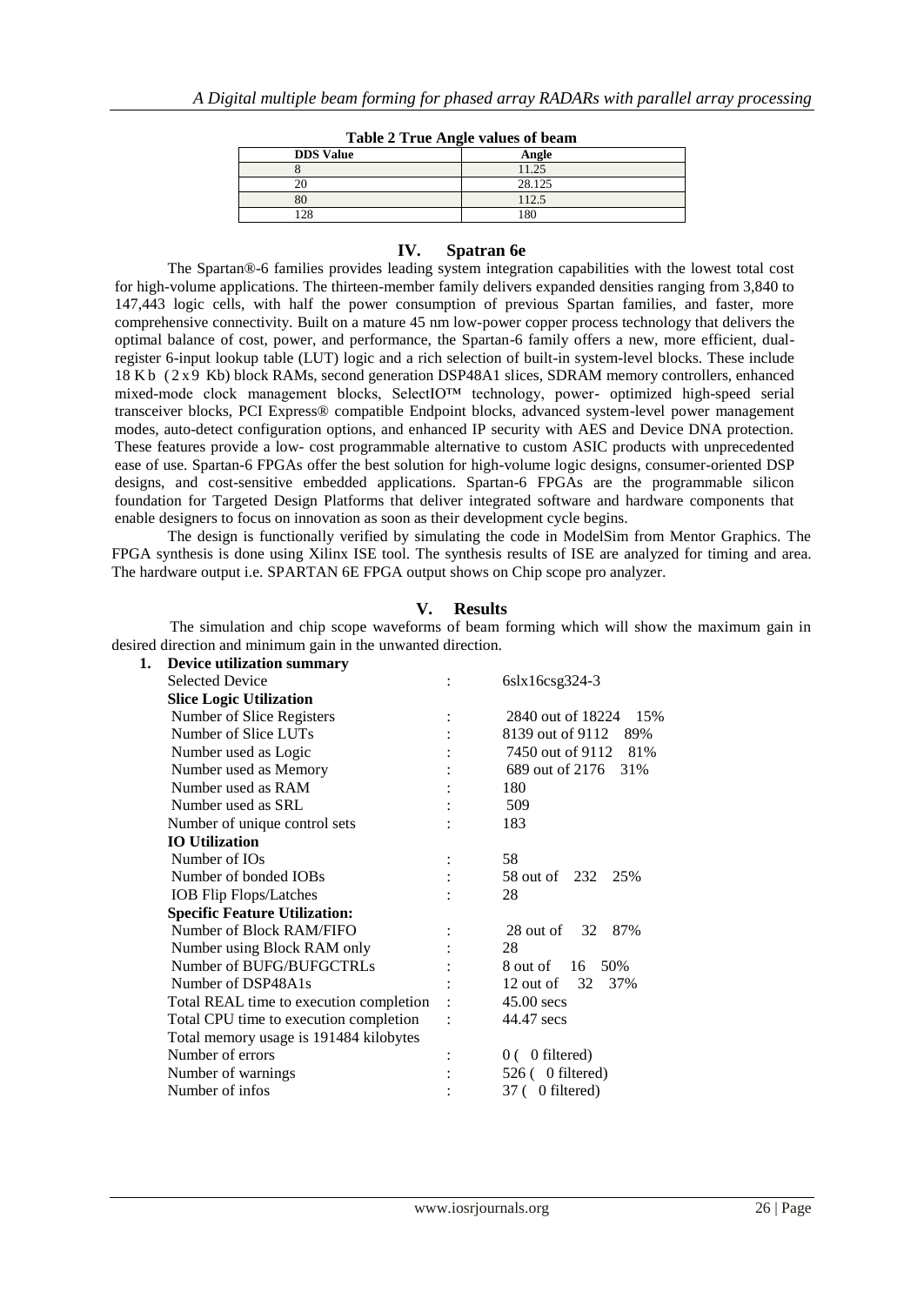

# **2. Simulation results of antenna array module**





**Fig 5.2 antenna array outputs with phase shifts**



**Fig 5.3 Beam forming digital I & q square signals**